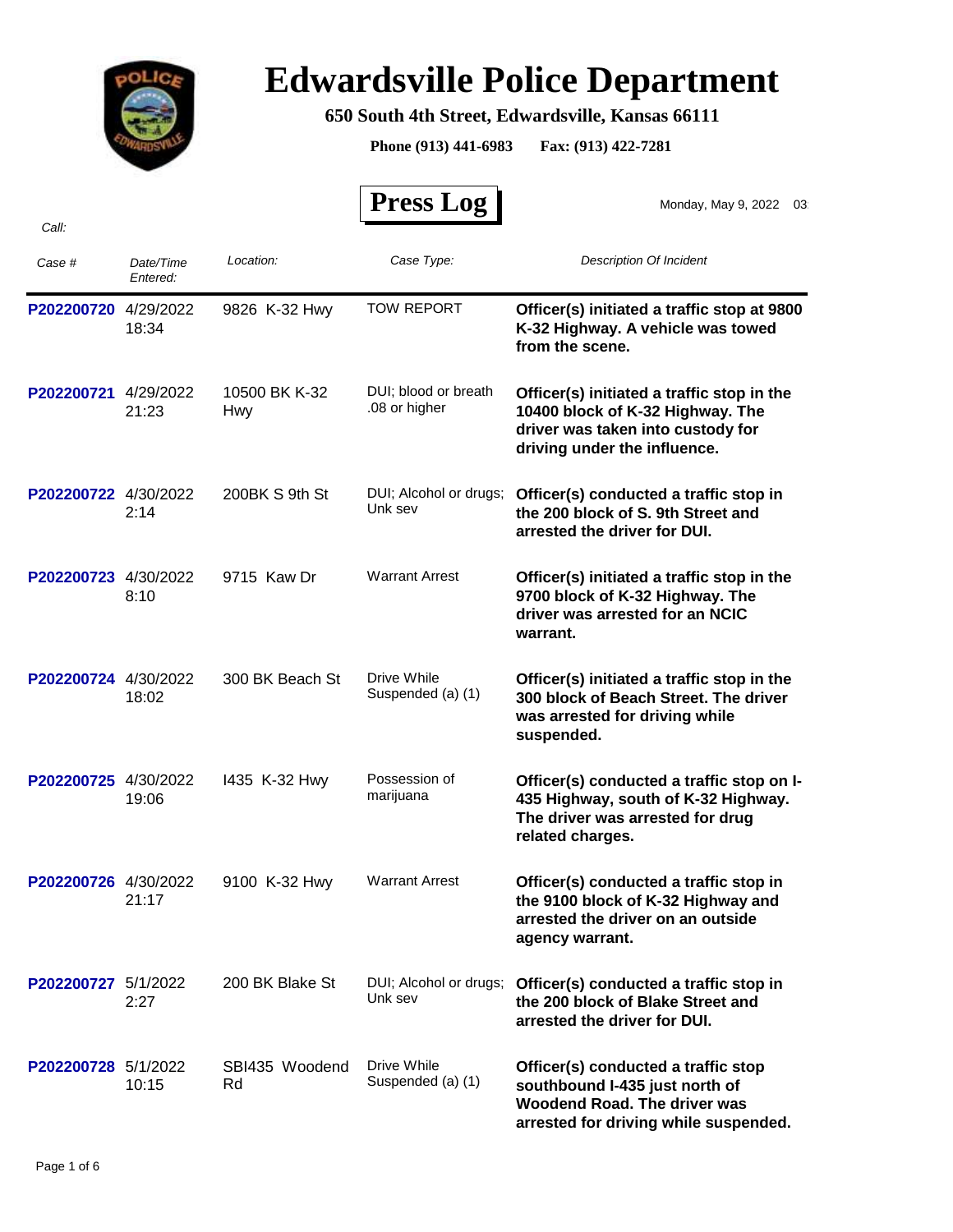**Press Log** 

| Case #               | Date/Time<br>Entered: | Location:             | Case Type:                                              | <b>Description Of Incident</b>                                                                                                                                         |
|----------------------|-----------------------|-----------------------|---------------------------------------------------------|------------------------------------------------------------------------------------------------------------------------------------------------------------------------|
| P202200729 5/1/2022  | 12:14                 | 504 Summer St         | Dist. substance in<br>KSA 65-4105(g)/65-<br>4111        | Officer(s) responded to the 500 block<br>of Summer Street for a seizure.                                                                                               |
| P202200730 4/30/2022 | 11:20                 | 504 Summer St         | <b>ASSIST OTHER</b><br><b>AGENCY</b>                    | Officer(s) responded to an EMS call in<br>the 500 block of Summer ST.                                                                                                  |
| P202200731 5/1/2022  | 17:33                 | 10500 BK K-32<br>Hwy  | Burglary; Veh to<br>commit felony; theft<br>or sexually | Officer(s) were dispatched to the<br>10500 block of K-32 Highway on a<br>vehicle burglary.                                                                             |
| P202200732 5/2/2022  | 1:15                  | SBI435 Woodend<br>Rd  | DUI; Alcohol or drugs;<br>Unk sev                       | Officer(s) conducted a traffic stop<br>along southbound I-435 near Woodend<br>Road and arrested the driver for DUI.                                                    |
| P202200733 5/2/2022  | 12:42                 | 9000 BK Woodend<br>Rd | Drive While<br>Suspended (a) (1)                        | Officer(s) initiated a traffic stop in the<br>9000 block of Woodend Road. The<br>driver was arrested for driving while<br>suspended.                                   |
| P202200734 5/2/2022  | 8:40                  | 798 N 7th St          | Code Violation -<br><b>Environmental Code</b>           | The CSO inspected prohibited<br>conditions in the 700 Block of North<br>7th Street.                                                                                    |
| P202200735 5/2/2022  | 8:30                  | 722 N 7th St          | Code Violation -<br><b>Environmental Code</b>           | The CSO inspected possible<br>prohibited conditions in the 700 Block<br>of North 7th Street.                                                                           |
| P202200736 5/2/2022  | 13:54                 | 9800 Woodend          | <b>Warrant Arrest</b>                                   | Officer(s) conducted a traffic stop in<br>the 9800 block of Woodend Road. The<br>driver was arrested for a warrant.                                                    |
| P202200737 5/2/2022  | 16:06                 | 900BK S 9th St        | Flee or attempt to<br>elude; reckless driving           | Officer(s) initiated a traffic stop in the<br>900 block of South 9th Street. The<br>vehicle fled.                                                                      |
| P202200738 5/3/2022  | 1:55                  | SBI435 Woodend<br>Rd  | <b>Warrant Arrest</b>                                   | Officer(s) conducted an investigative<br>stop along the southbound on-ramp to<br>I-435 from Woodend Road and<br>arrested a passenger for an outside<br>agency warrant. |
| P202200739 5/3/2022  | 3:00                  | 208 Haines St         | <b>INFORMATION</b><br><b>REPORT</b>                     | Officer(s) were dispatched to the 200<br>block of Haines Street to investigate a<br>suspicious person.                                                                 |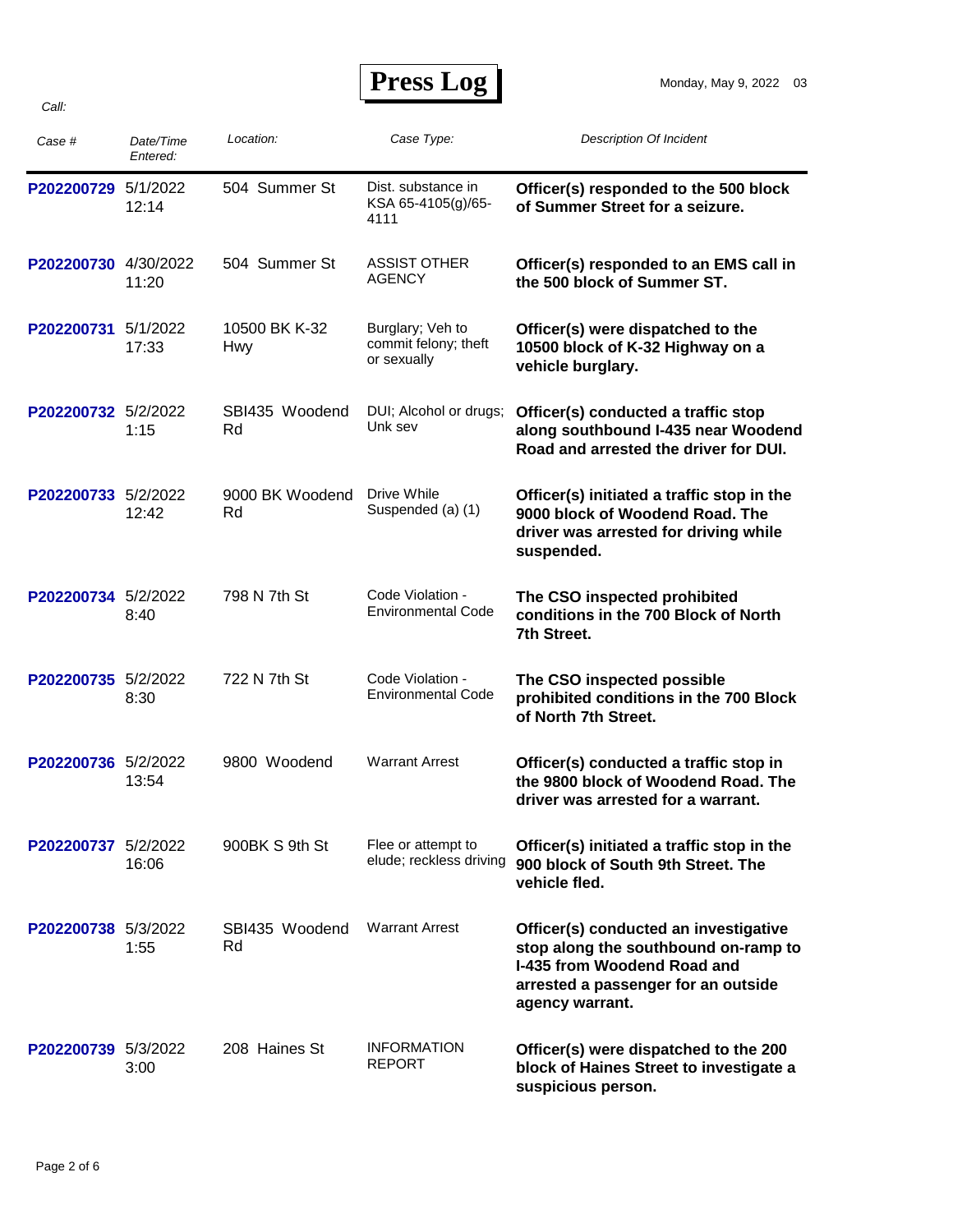| Case #              | Date/Time<br>Entered: | Location:        | Case Type:                                    | <b>Description Of Incident</b>                                                                                                                                |
|---------------------|-----------------------|------------------|-----------------------------------------------|---------------------------------------------------------------------------------------------------------------------------------------------------------------|
| P202200740 5/3/2022 | 8:13                  | 205 N 118th St   | <b>WELFARE CHECK</b>                          | Officer(s) investigated a welfare check<br>in the 200 block of North 118th Street.                                                                            |
| P202200741 5/3/2022 | 11:43                 | 16675 Midland Dr | <b>Warrant Arrest</b>                         | Officer(s) served an Edwardsville<br>warrant.                                                                                                                 |
| P202200742 5/3/2022 | 10:41                 | 2 N 98TH St      | ANIMAL CALL (AT<br>LARGE, BITE)               | The CSO found two dogs running at<br>large in the 100 Block of North 98th<br>Street.                                                                          |
| P202200743 5/3/2022 | 11:00                 | 5 N 102nd St     | Theft of prop/services                        | Officer(s) investigated the report of<br>criminal use of a financial card.                                                                                    |
| P202200744 5/3/2022 | 14:15                 | 10125 Steele Rd  | <b>Warrant Arrest</b>                         | Officer(s) served a warrant in the<br>10100 block of Steele Road.                                                                                             |
| P202200745 5/3/2022 | 13:25                 | 27 Beach St      | Code Violation -<br><b>Environmental Code</b> | The CSO followed-up on a code<br>violation.                                                                                                                   |
| P202200746 5/3/2022 | 13:55                 | 501 S 4th St     | Code Violation -                              | The CSO inspected prohibited<br>conditions in the 500 block of south<br>4th street.                                                                           |
| P202200747 5/3/2022 | 14:07                 | 505 Blake St     | Code Violation -                              | The CSO inspected prohibited<br>conditions in the 500 block of Blake<br>street.                                                                               |
| P202200748 5/3/2022 | 14:48                 | 751 Blake St     | Theft of prop/services                        | Officer(s) were dispatched to the 700<br>block of Blake Street to investigate a<br>theft.                                                                     |
| P202200749 5/3/2022 | 15:00                 | 1435 Kansas Ave  | Unlawful possession<br>controlled substances  | Officer(s) initiated a traffic stop on<br>1435 south of Kansas Avenue. The<br>driver of the vehicle was arrested for<br>possession of a controlled substance. |
| P202200750 5/3/2022 | 16:25                 | 2100BK S 98th St | Possession of<br>marijuana                    | Officer(s) investigated a traffic stop in<br>the 2100 block of S. 98th Street. The<br>driver was arrested possession of a<br>controlled substance.            |
| P202200751          | 5/3/2022<br>16:08     | 1610 S 105th Ter | <b>Battery</b>                                | Officer(s) were dispatched to the 1600<br>block of South 105th Terrace to<br>investigate a battery.                                                           |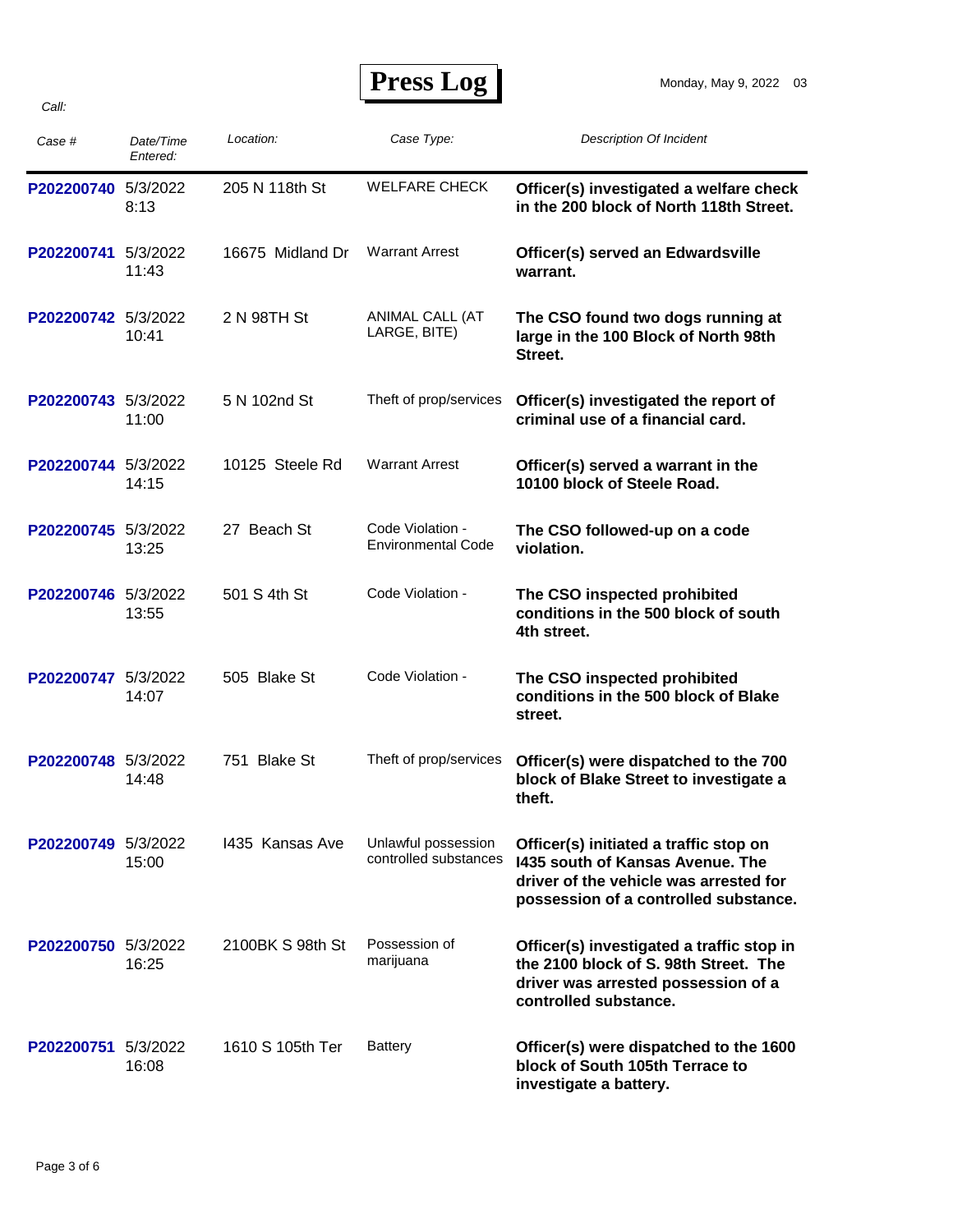| <b>Press Log</b> |  |
|------------------|--|
|------------------|--|

| Case #              | Date/Time<br>Entered: | Location:                         | Case Type:                           | <b>Description Of Incident</b>                                                                                                                |
|---------------------|-----------------------|-----------------------------------|--------------------------------------|-----------------------------------------------------------------------------------------------------------------------------------------------|
| P202200752 5/4/2022 | 4:05                  | 751 Blake St                      | <b>Battery</b>                       | Officer(s) were dispatched to the 700<br>block of Blake Street to investigate a<br>disturbance.                                               |
| P202200753 5/3/2022 | 14:00                 | 1440 S 104th St                   | Identity theft                       | Officer(s) took a walk in report<br>referencing identity theft.                                                                               |
| P202200754 5/4/2022 | 22:22                 | 9200 BK K-32 Hwy                  | <b>Warrant Arrest</b>                | Officer(s) initiated a traffic stop in the<br>9200 block of K-32 Highway. The<br>driver was arrested for multiple<br>outside agency warrants. |
| P202200755 5/5/2022 | 7:17                  | 9600 Kansas Ave                   | Poss of stolen<br>property           | Officer(s) investigated an occupied<br>disabled vehicle in the 9600 block of<br>Kansas Aveune.                                                |
| P202200756 5/5/2022 | 7:17                  | 9600 Kansas Ave                   | <b>Warrant Arrest</b>                | Officer(s) served a municipal warrant.                                                                                                        |
| P202200757 5/5/2022 | 10:00                 | 9000 BK Kaw Dr                    | Fleeing and Eluding                  | Officer(s) initiated a traffic stop in the<br>9000 block of Kaw Drive. The vehicle<br>fled.                                                   |
| P202200758 5/5/2022 | 10:16                 | 9715 Kaw Dr                       | <b>TOW REPORT</b>                    | Officer(s) conducted a traffic stop in<br>the 9700 block of Kaw Drive. The<br>vehicle was towed.                                              |
| P202200759 5/5/2022 | 23:25                 | NBI435 Kansas<br>Ave              | <b>ASSIST OTHER</b><br><b>AGENCY</b> | Officer(s) assisted the Kansas<br>Highway Patrol with recovery of a<br>stolen vehicle on northbound I-435 at<br>Kansas Avenue.                |
| P202200760 5/6/2022 | 2:11                  | NBI435 K-32 Hwy                   | Fleeing or eluding a<br>LEO          | Officer(s) initiated a traffic stop on I-<br>435 near K-32 Highway. The vehicle<br>fled.                                                      |
| P202200761          | 5/6/2022<br>4:56      | 9200 BK Woodend<br>Rd             | DUI; Alcohol or drugs;<br>Unk sev    | Officer(s) conducted a traffic stop in<br>the 9200 block of Woodend Road and<br>arrested the driver for DUI.                                  |
| P202200762 5/6/2022 | 7:15                  | 241 Williamson St Accident Report |                                      | Officer(s) responded to a traffic<br>accident in the 200 block of<br><b>Williamson Street.</b>                                                |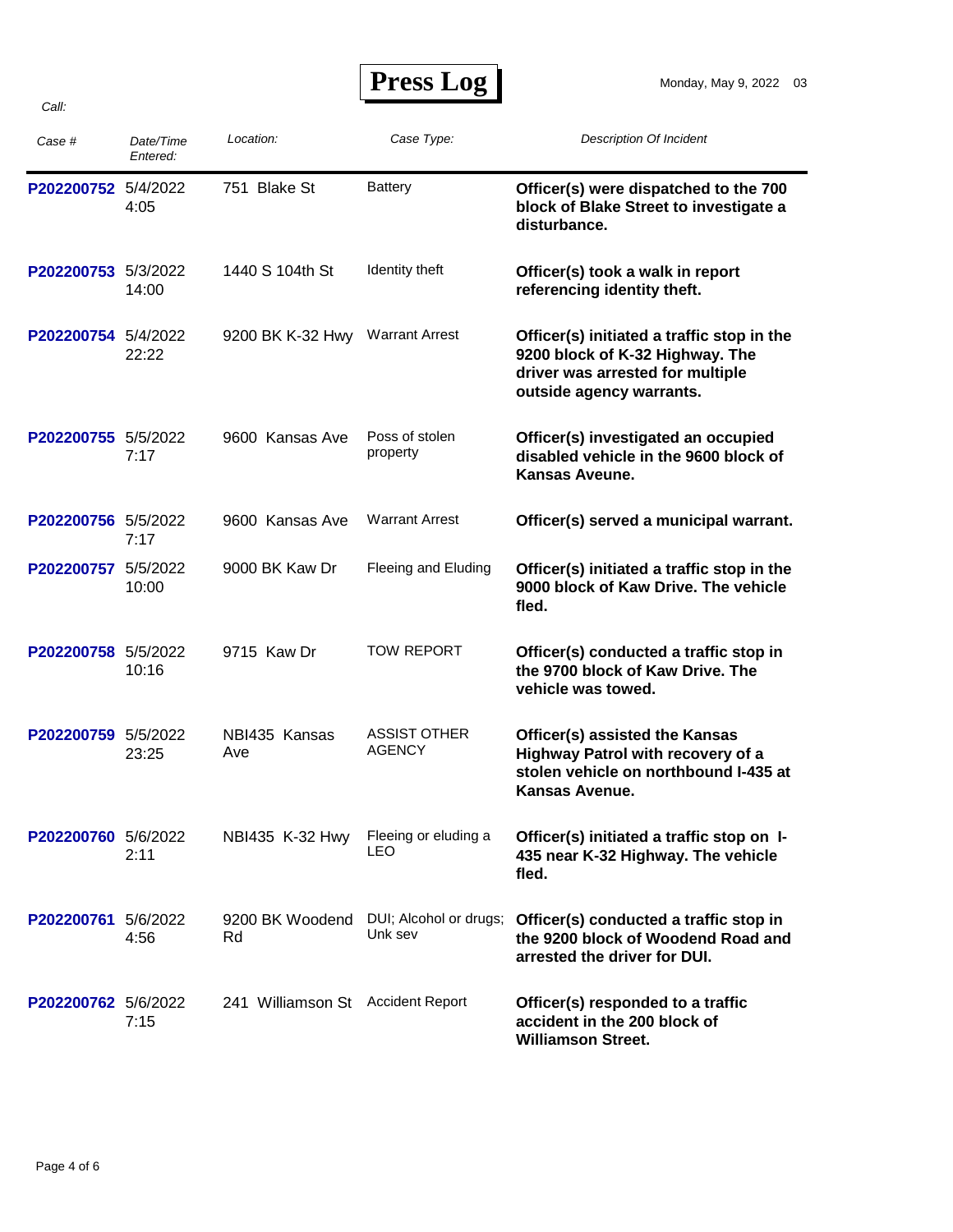## **Press Log**

| Case #              | Date/Time<br>Entered: | Location:                              | Case Type:                                              | <b>Description Of Incident</b>                                                                                                                                 |
|---------------------|-----------------------|----------------------------------------|---------------------------------------------------------|----------------------------------------------------------------------------------------------------------------------------------------------------------------|
| P202200763          | 5/6/2022<br>11:35     | 9000 BK Woodend<br>Rd                  | Unlawful possession<br>drug precursors drug<br>parapher | Officer(s) investigated a traffic stop on<br>I-435 at Woodend Rd. The driver was<br>arrested for an Olathe warrant and<br>possessing drug paraphernalia.       |
| P202200764 5/6/2022 | 14:07                 | 400BK S 94th St                        | Criminal littering;<br>Public property                  | Officer(s) investigated criminal<br>littering the in the 400 block of S. 94th<br>Street.                                                                       |
| P202200765 5/6/2022 | 16:21                 | 1435 Holliday Dr                       | Possession of<br>marijuana                              | Officer(s) investigated a traffic stop on<br>I-435 at Holliday Drive. The driver and<br>passenger were arrested.                                               |
| P202200766 5/6/2022 | 20:07                 | 8600 K-32 Hwy                          | Flee or attempt to<br>elude; reckless driving           | Officer(s) engaged in a pursuit of a<br>stolen vehicle. Both suspects were<br>later taken into custody and found to<br>be in possession of several stimulants. |
| P202200767 5/6/2022 | 21:32                 | 9000 BK K-32 Hwy Accident Report       |                                                         | Officer(s) were dispatched to the 9000<br>block of K-32 Highway to investigate a<br>non-injury vehicle collision.                                              |
| P202200768 5/7/2022 | 0:00                  | 129 Williamson St                      | Disorderly conduct;<br>Unknown<br>circumstance          | Officer(s) were dispatched to the 200<br>block of White Street to investigate a<br>disturbance and arrested a party for<br>disorderly conduct.                 |
| P202200769 5/7/2022 | 3:46                  | 404 River Falls Rd Fleeing and Eluding |                                                         | Officer(s) initiated a traffic stop in the<br>800 block of S. 9th Street. The driver<br>fled on foot.                                                          |
| P202200770 5/7/2022 | 14:35                 | 9134 Woodend                           | Possession of<br>marijuana                              | Officer(s) initiated a traffic stop in the<br>parking lot of 9134 Woodend Road.<br>The driver of was arrested for<br>possession of a marijuana.                |
| P202200771 5/7/2022 | 17:32                 | 7800 BK Kansas<br>Ave                  | Fleeing and Eluding;<br>3+ prior convictions            | Officer(s) initiated a traffic stop in the<br>7800 block of Kansas Avenue. The<br>driver fled the scene.                                                       |
| P202200772 5/7/2022 | 20:10                 | 200 BK White St                        | Theft of prop/services                                  | Officer(s) responded to the police<br>department to investigate an auto theft<br>that previously occurred in the 200<br>block of White Street.                 |